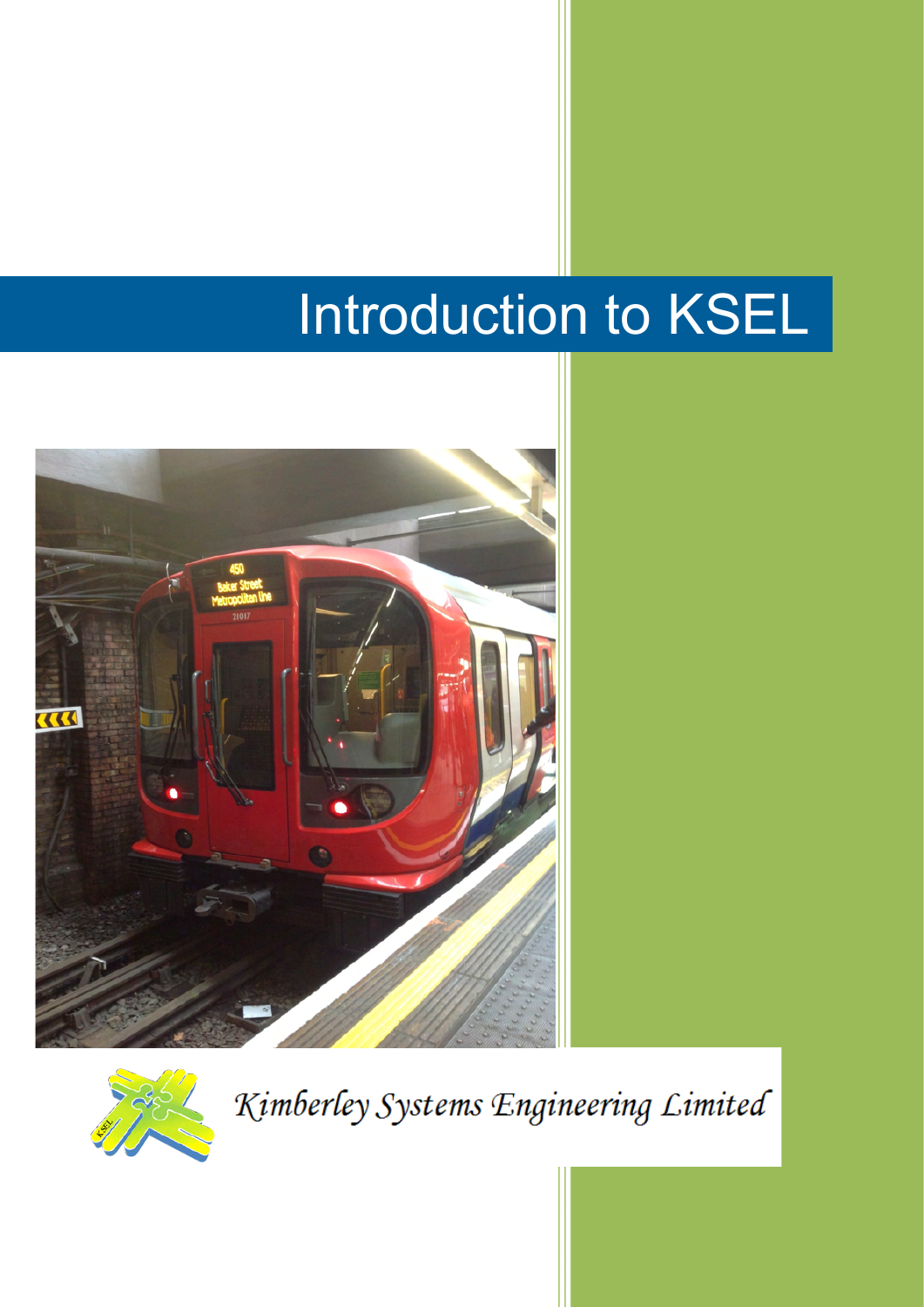



## **Table of Contents**

| 1.1            |  |  |  |
|----------------|--|--|--|
| 1.2            |  |  |  |
| $\overline{2}$ |  |  |  |
| 2.1            |  |  |  |
| 2.2            |  |  |  |
| $3^{\circ}$    |  |  |  |
|                |  |  |  |
| 4.1            |  |  |  |
| 4.2            |  |  |  |
|                |  |  |  |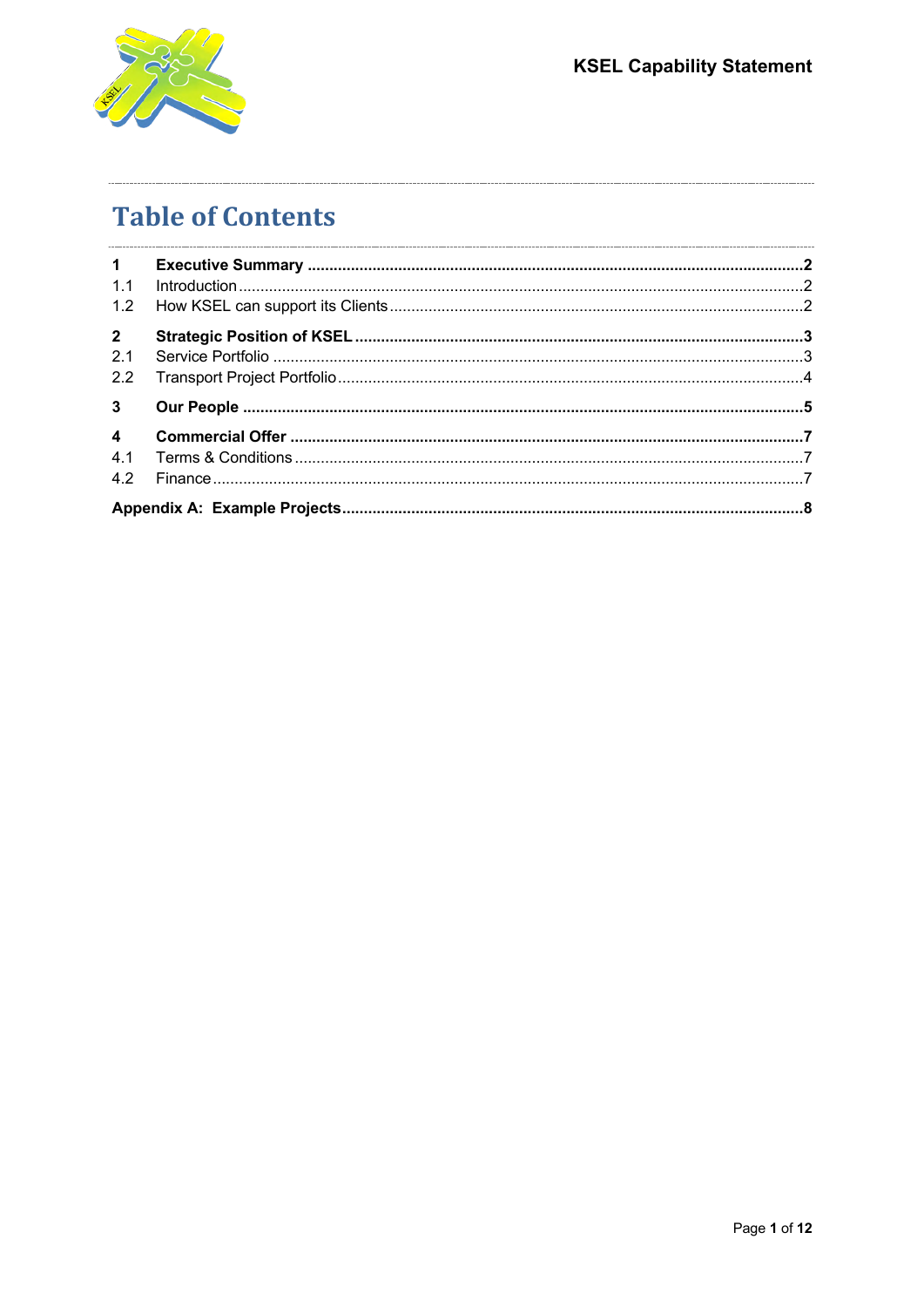

## **1 Executive Summary**

#### **1.1 Introduction**

Kimberley Systems Engineering Limited (KSEL) was formed in 2013. The objective of the company is to provide client neutral Engineering Safety Management and System Engineering services across multiple market sectors and technical applications.

KSEL is an ISO 9001 accredited company committed to delivering an outstanding level of service to its clients by ensuring that all works undertaken are delivered to a high quality, delivered on time and budget and to the satisfaction of the client and that all engaged resources are of a high calibre in the engineering field. Most of our staff have substantial knowledge in the rail, nuclear, aviation, defence, and petrochemical sectors, each holding a minimum of 20 years of engineering experience. This extensive knowledge enables us to engage projects swiftly and effectively from day one, delivering viable and cost-effective solutions to an array of challenging engineering problems.

*"One of the most challenging railway projects ever, London Underground Subsurface Lines Upgrade. Jon is the most reliable and trustworthy professional I came across in my career. In addition to his second-to-none technical expertise, Jon has very good people and project management skills. Every single time deliverables he was*  responsible for were on time and of exceptional quality. In addition to the extremely heavy workload of his own, *Jon was always prepared to help and support others." — Prof. Ivan Lucic, Professional Head of Systems Safety.* 

#### **1.2 How KSEL can support its Clients**

KSEL brings several significant capabilities that facilitate an integrated interdisciplinary approach to the specification, design, creation, and operation of a system (or programme of works), including:

- A proven capability in Light, Heavy and Metro Rail KSEL draws on experiences gained delivering programmes such as High Speed 2 (HS2), Four Line Modernisation Programme (4LM), Digital Railway (DR), Victoria Line Upgrade (VLU), Invensys Rail Distance to Go Radio System (DTG-R), WESTRACE, Great Western Electrification Programme, Cooling the Tube Programme, European Rail Train Management System (ERTMS) Betuweroute, GATC (Alstom Generic ERTMS Platform), West Coast Route Modernisation (WCRM), Train Protection & Warning System (TPWS), Transport for Greater Manchester (TfGM) Metrolink Phase 3 and many others.
- The delivery of services to satisfy three key objectives technical, operational, and programme integration for Signalling and Control Systems Design & Application.
- Experience of compliance with Client Processes, British, European, and other International Standards including Common Safety Method (CSM), CENELEC and Military Standard (MIL-STD).
- Governance through lifecycle-based staging to control the design processes and provide incremental baselines from coordinated design efforts. A granular, structured approach to managing large complex projects is adopted, which allows for applicable and controllable migrations that can be monitored against an agreed baseline.
- Experienced railway programme management staff KSEL will staff each commission with experienced railway discipline engineers who have consistently demonstrated the skills, creativity, and abilities required to promote timely and economical attainment of deliverables.

*'KSEL can provide a winning solution for its clients with a strong basis on which to deliver success.'*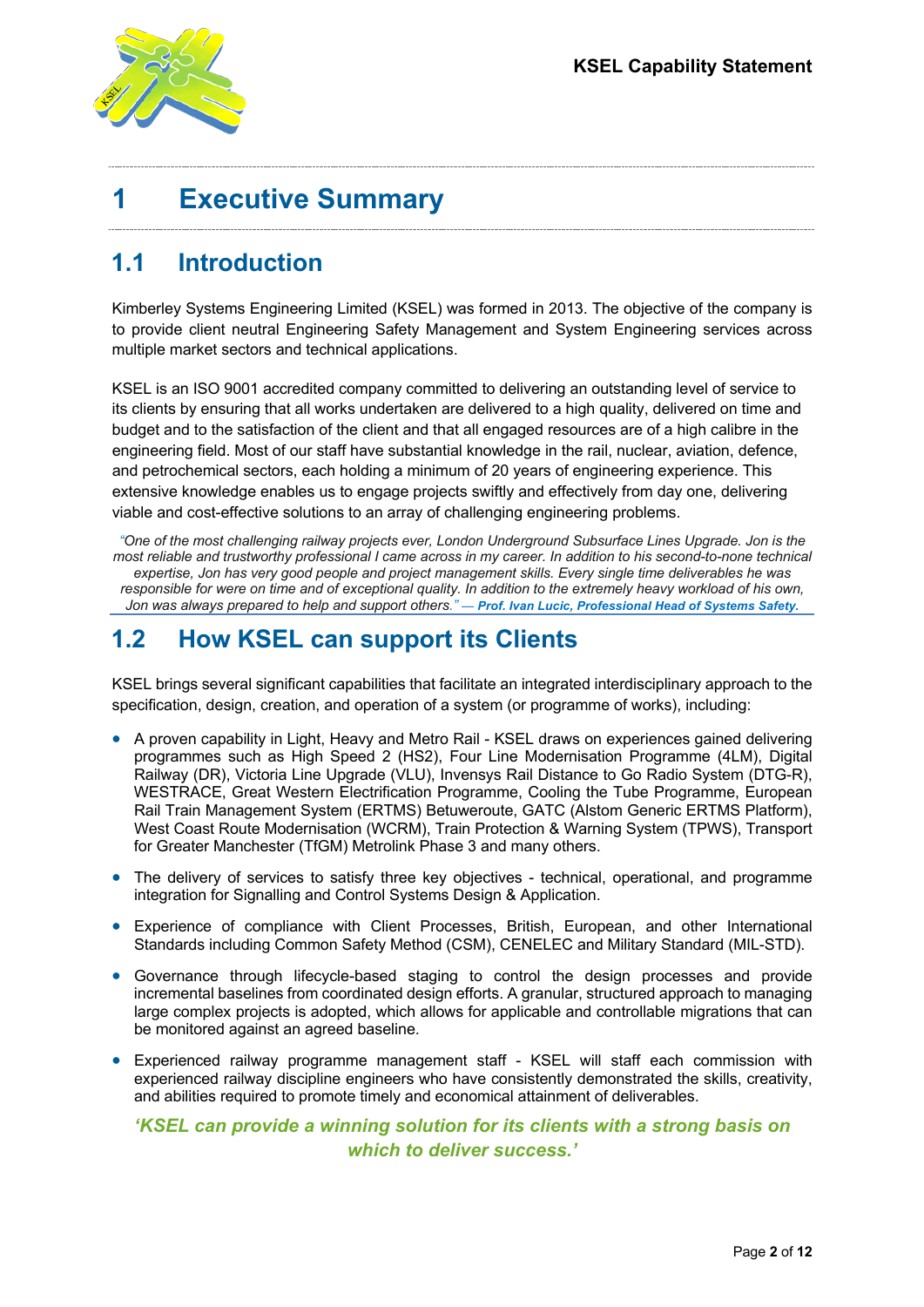

# **2 Strategic Position of KSEL**

#### **2.1 Service Portfolio**

We have the flexibility to deliver the following services acting as owner's engineer, advisor, consortium member, partner, independent assessor, or an arm of the client team whilst protecting clients' interests and realising their goal.

| <b>Service</b>                                                | <b>Service Description</b>                                                                                                                                                                                                                                                                                                                                                                                                                                                                                                                                                                                                                                                                                                                                                                                                                                                                                                                                                                                                          |  |  |
|---------------------------------------------------------------|-------------------------------------------------------------------------------------------------------------------------------------------------------------------------------------------------------------------------------------------------------------------------------------------------------------------------------------------------------------------------------------------------------------------------------------------------------------------------------------------------------------------------------------------------------------------------------------------------------------------------------------------------------------------------------------------------------------------------------------------------------------------------------------------------------------------------------------------------------------------------------------------------------------------------------------------------------------------------------------------------------------------------------------|--|--|
| <b>Programme Management</b>                                   | Acceptance and Approvals Management<br>$\bullet$<br>Integrated Planning and Programme Controls<br>$\bullet$<br>Quantified forward-looking risk assessment across the entire<br>$\bullet$<br>supply chain<br>Stakeholder Management<br>$\bullet$<br><b>Engineering Safety Management</b><br>$\bullet$<br>Reliability, Availability and Maintainability Management<br>$\bullet$<br><b>Quality Management</b><br>$\bullet$<br><b>Systems Assurance Management</b><br>$\bullet$<br>Systems Engineering Management - Delivery Strategy<br>$\bullet$<br>System migration planning<br>$\bullet$<br>Value Engineering and Management<br>$\bullet$                                                                                                                                                                                                                                                                                                                                                                                           |  |  |
| Safety, Reliability, Availability &<br><b>Maintainability</b> | "As Low As Reasonably Practicable" (ALARP) and Cost Benefit<br>$\bullet$<br>Analysis (CBA)<br>Common Safety Method on Risk Assessment and Evaluation<br>$\bullet$<br>(CSM-RA),<br>Consequence and Loss analysis<br>$\bullet$<br>Failure Reporting, Analysis, and Corrective Action System<br>$\bullet$<br>(FRACAS) & Data Reporting, Analysis and Corrective Action<br>System (DRACAS)<br><b>Functional Safety Risk Assessment</b><br>$\bullet$<br>Hazard Identification and Analysis<br>$\bullet$<br>Human Factors and Ergonomics<br>$\bullet$<br><b>Operational Scenarios</b><br>$\bullet$<br>Operations Safety Hazard Analysis (OSHA)<br>$\bullet$<br><b>Option Analysis</b><br>$\bullet$<br>Quantitative Risk Assessment (QRA (ETA/FTA))<br>$\bullet$<br>Reliability, Availability and Maintainability (RAM) Analysis<br>$\bullet$<br><b>Risk Management</b><br>$\bullet$<br>Safety and RAM Requirements Derivation and Apportionment<br>$\bullet$<br>Safety Case preparation and management<br>$\bullet$<br>Software Assurance |  |  |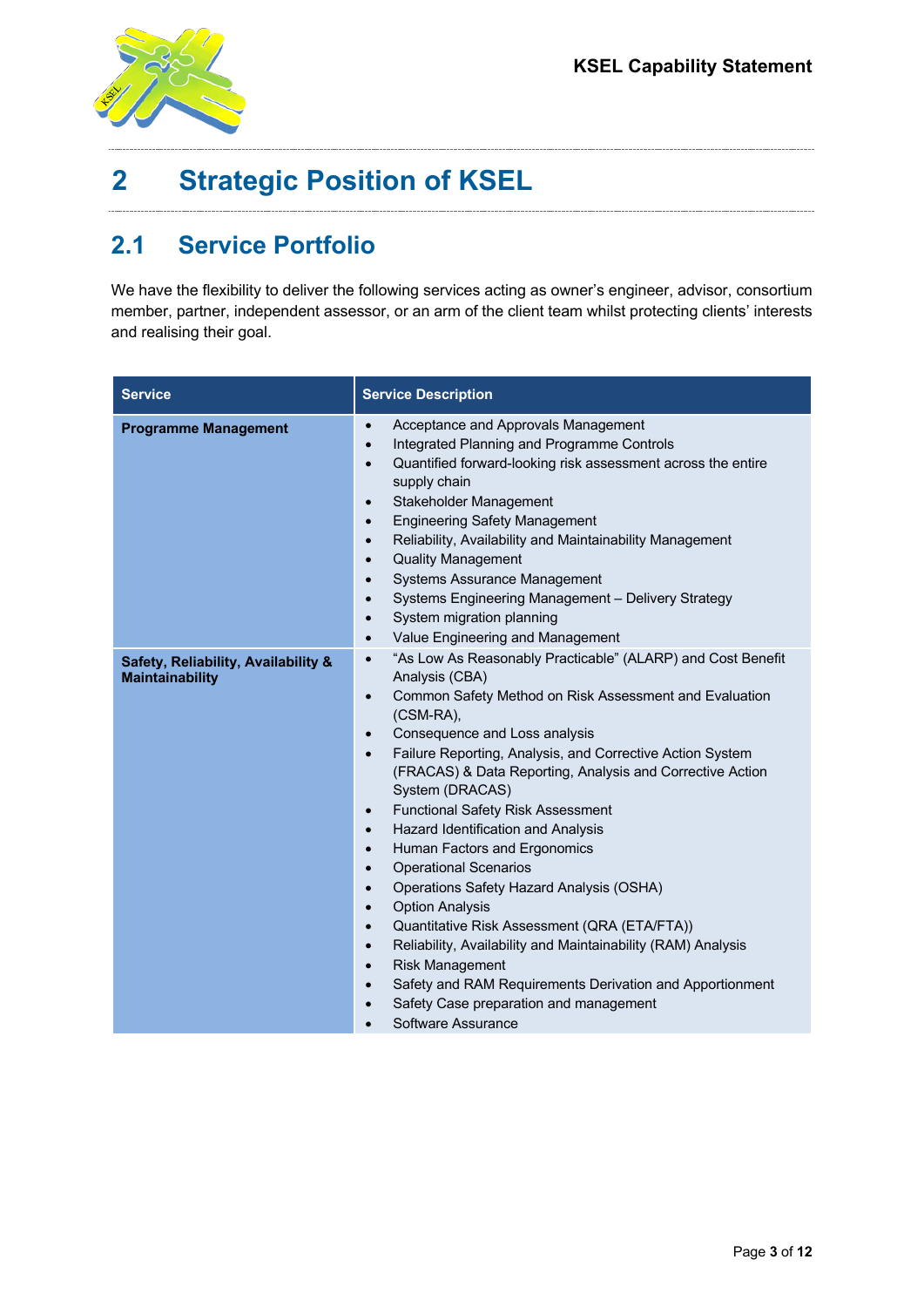

| <b>Service</b>                                         | <b>Service Description</b>                                                                                                                                                                                                                                                                                                                                                                                                                                                                                                                                                                                                                                                                        |
|--------------------------------------------------------|---------------------------------------------------------------------------------------------------------------------------------------------------------------------------------------------------------------------------------------------------------------------------------------------------------------------------------------------------------------------------------------------------------------------------------------------------------------------------------------------------------------------------------------------------------------------------------------------------------------------------------------------------------------------------------------------------|
| <b>Systems Engineering, Assurance</b><br>& Integration | <b>Configuration Management</b><br>$\bullet$<br>Demonstrations, Tests & Trials<br>$\bullet$<br>Design review and acceptance management<br>$\bullet$<br>ElectroMagnetic Compatibility (EMC)<br>$\bullet$<br>Expert witness and accident investigation<br>$\bullet$<br>Interface Management<br>$\bullet$<br>Lifecycle Management<br>$\bullet$<br>Performance & Process Modelling<br><b>Quality Management</b><br>$\bullet$<br>Requirements Management<br>$\bullet$<br><b>System Modelling</b><br>$\bullet$<br><b>System Assurance Qualification Tests</b><br>Systems Integration<br>$\bullet$<br>Use of Building Information Modelling (BIM)<br>$\bullet$<br>Verification & Validation<br>$\bullet$ |
| <b>Independent Professional</b><br><b>Reviews</b>      | Auditing<br>$\bullet$<br>Independent Professional Reviews (IPRs)<br>$\bullet$<br>Independent Safety Assessment (ISA)<br>$\bullet$                                                                                                                                                                                                                                                                                                                                                                                                                                                                                                                                                                 |
| <b>Training</b>                                        | Bespoke System Safety & Engineering courses to meet the<br>$\bullet$<br>requirements of the client.<br>Goal Structuring Notation (GSN)<br><b>Yellow Book</b><br>Knowledge sharing of tools developed for specific commissions.                                                                                                                                                                                                                                                                                                                                                                                                                                                                    |

#### **2.2 Transport Project Portfolio**

KSEL and its key staff have a proud history of providing railway related services around the globe. From London to Hong Kong, we have delivered engineering solutions to a wide variety of clients including many in the UK and Europe.

Appendix A details a selection of projects delivered both by KSEL and by our people under previous employment.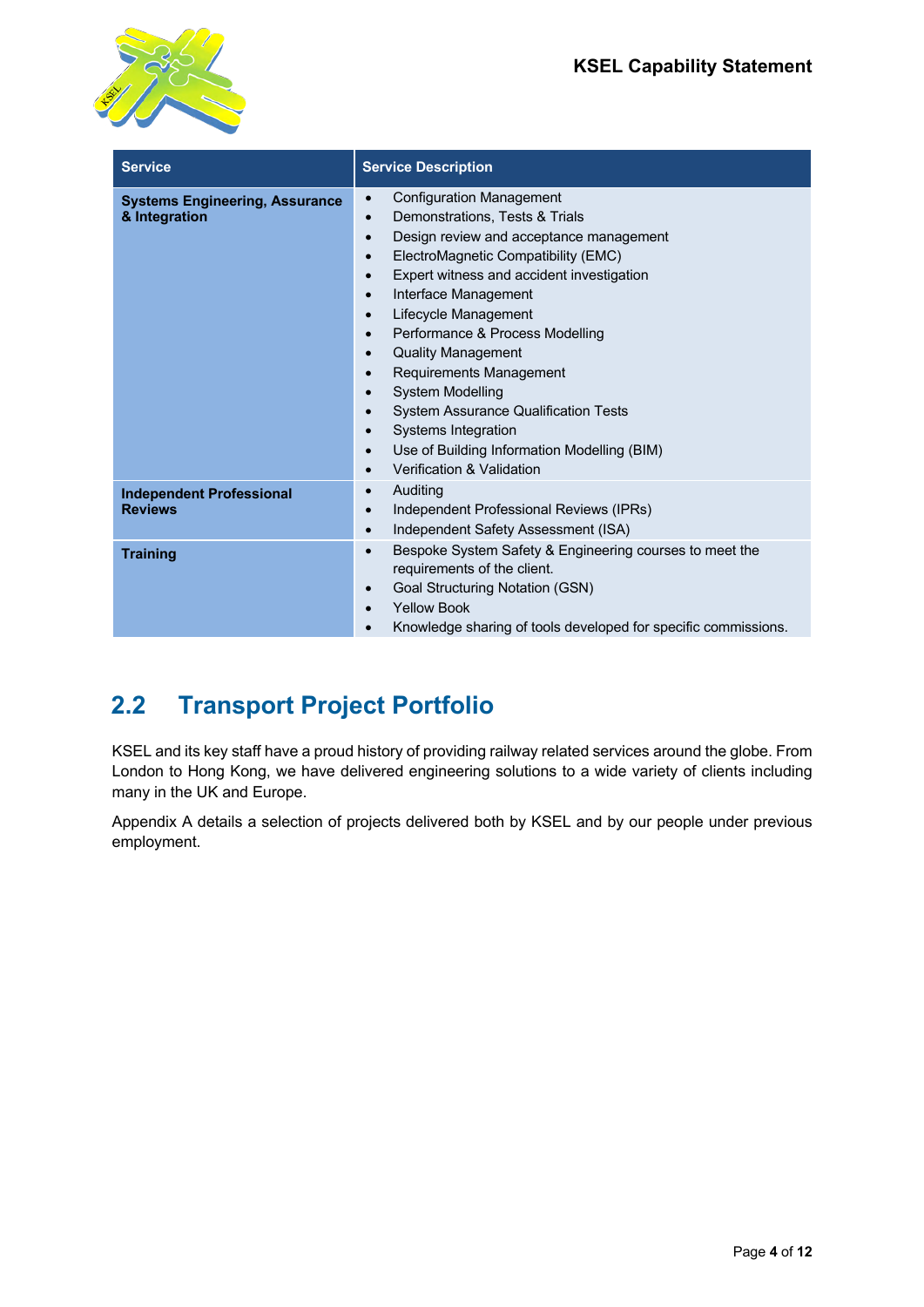

# **3 Our People**

KSEL provide clients with a wide range of advice, skills and resources in strategic consulting, programme management, planning, design, engineering, construction management, and operations.

As an employee-owned company, we take great pride in creating a mutually supportive, rewarding workplace that encourages our professionals to achieve their full potential.

#### **"Our people make our business"**

Accountability is key to our service. We will appoint a KSEL Designated Account Manager, supported by the designated Project Delivery team. A summary of each of the core member's skills and competences is provided below and copies of CVs are available upon request.

| <b>Name</b>                                                             | <b>Biography</b>                                                                                                                                                                                                                                                                                                                                                                                                                                                                                                                                                                                                                                       |
|-------------------------------------------------------------------------|--------------------------------------------------------------------------------------------------------------------------------------------------------------------------------------------------------------------------------------------------------------------------------------------------------------------------------------------------------------------------------------------------------------------------------------------------------------------------------------------------------------------------------------------------------------------------------------------------------------------------------------------------------|
| <b>Jonathan Harding</b><br>MSc, BSc, FSaRS,<br><b>CEng, CPhys</b>       | Jon is a Chartered Engineer and a Fellow of the Safety and Reliability Society with<br>over 30 years' experience in Systems Engineering, Safety, Reliability and Risk<br>Management. He has worked on High Speed 2, London Underground, Network Rail,<br>European and Hong Kong safety approval processes. He is Yellow Book, Six Sigma<br>and Lean trained and has experience in the application of the CSM-RA, as well as<br>IEC 61508 and British Standards BS EN 50126, 50128 and 50129.                                                                                                                                                           |
| <b>Mukesh Sharma</b><br><b>BEng, MIET</b>                               | Safety and Reliability Engineer with over 30 years' experience in the development of<br>safety-critical railway signalling and train control systems, particularly the safety<br>engineering and management of safety assurance and risk assessment. He has<br>considerable working experience with BS EN 50126, 50128 and 50129, IEC 61508,<br>and the application of the CSM-RA on the Crossrail project, in addition to being Yellow<br>Book trained. Considerable previous safety and reliability experience in Nuclear,<br>Power Distribution, and Baggage & Bulk Handling Systems.                                                               |
| <b>Alan Lee</b><br><b>BEng, CEng, MIET</b>                              | Alan brings the benefit of over 30 years of RAMS, systems engineering and systems<br>assurance "cradle to cradle" experience across multiple market sectors. He has full<br>working knowledge of audit standards (ISO 19011), quality management systems<br>(ISO 9001); CENELEC, ROGS Regulations, CSM-RA, GRIP and is familiar with a<br>wide range of standards and techniques. Alan has performed the role of Project<br>Director, Project Manager, Management Consultant, and Independent Assessor and<br>has sat on many Project Review Boards, including Edinburgh Tram.                                                                         |
| <b>Jon Reed</b><br><b>BEng, CEng</b>                                    | Jon is an experienced and versatile Chartered Safety Engineer with over 20 years'<br>experience in Safety, Loss Prevention and Risk Management, and Reliability<br>techniques. Has undertaken Safety Engineering in Nuclear, Oil & Gas, Rail,<br>Aerospace and Defence industries and is skilled in the production & verification of<br>safety cases and supporting documentation, and a variety of risk identification,<br>analysis & assessment methodologies, including the application of the CSM-RA on<br>HS2 and the Yellow Book in London Underground.                                                                                          |
| <b>Steve Clark</b><br>BSc (Eng) Hons,<br>CEng, FSaRS,<br><b>FIMechE</b> | Steve is a Chartered Engineer with over 30 years' experience specialising in safety<br>and reliability. Steve has a successful track record both as a consultant in a<br>commercial environment and as an internal company specialist. His experience<br>ranges a wide variety of industries including Rail, Aviation, Oil & Gas, Defence and<br>Nuclear. He has demonstrated success and versatility both as a technical analyst and<br>as a manager, with excellent client management skills and commercial awareness.<br>He has previously served on the Council of the Safety and Reliability Society (SaRS)<br>and was the 2010/11 SaRS Chairman. |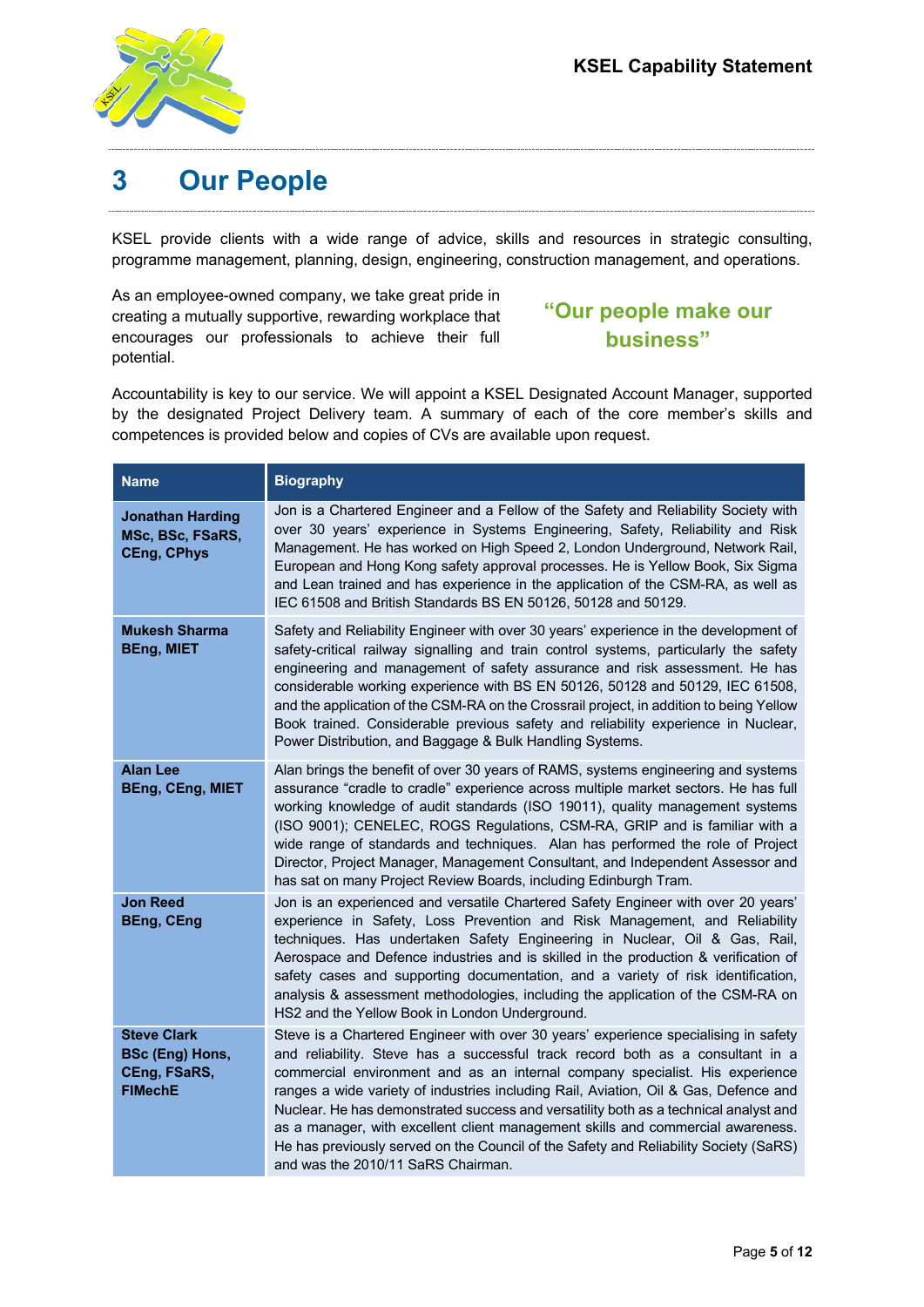

| <b>Name</b>                             | <b>Biography</b>                                                                                                                                                                                                                                                                                                                                                                                                                                                                                                                                                                                                          |
|-----------------------------------------|---------------------------------------------------------------------------------------------------------------------------------------------------------------------------------------------------------------------------------------------------------------------------------------------------------------------------------------------------------------------------------------------------------------------------------------------------------------------------------------------------------------------------------------------------------------------------------------------------------------------------|
| <b>Kimberley Harding</b><br><b>BEng</b> | Kimberley has been a member of the KSEL team since 2013 and is currently<br>working towards a Masters' degree in Railway Systems Engineering and Integration,<br>following completion of her Product Design Engineering undergraduate degree in<br>2020. She has gained experience as a design engineer for HS2, Semmco Ltd and<br>TfL, with expertise in inclusive design, CENELEC compliance and British Standard<br>technical drawings.                                                                                                                                                                                |
| <b>Matthew Elsmore</b><br><b>MEng</b>   | Matt is a Junior Systems Engineer, having joined KSEL in April 2021, working<br>alongside the completion of a PhD in Mechanical Engineering. He achieved a Masters'<br>degree in Mechanical Engineering in 2017 and has gained experience in a range of<br>engineering and research settings. Matt has participated in projects spanning multiple<br>industrial sectors including Civil, Aerospace, Automotive, Materials, Chemical and<br>Nuclear engineering. His research background provides a critical and analytical<br>approach to engineering problems, being a named author on multiple journal<br>publications. |

In addition to our core team, we are privileged to work alongside several associates with backgrounds such as Safety Engineering, Human Factors, Systems Engineering, Performance, Reliability, Availability, Maintainability, Safety (PRAMS), Quality Assurance and EMC.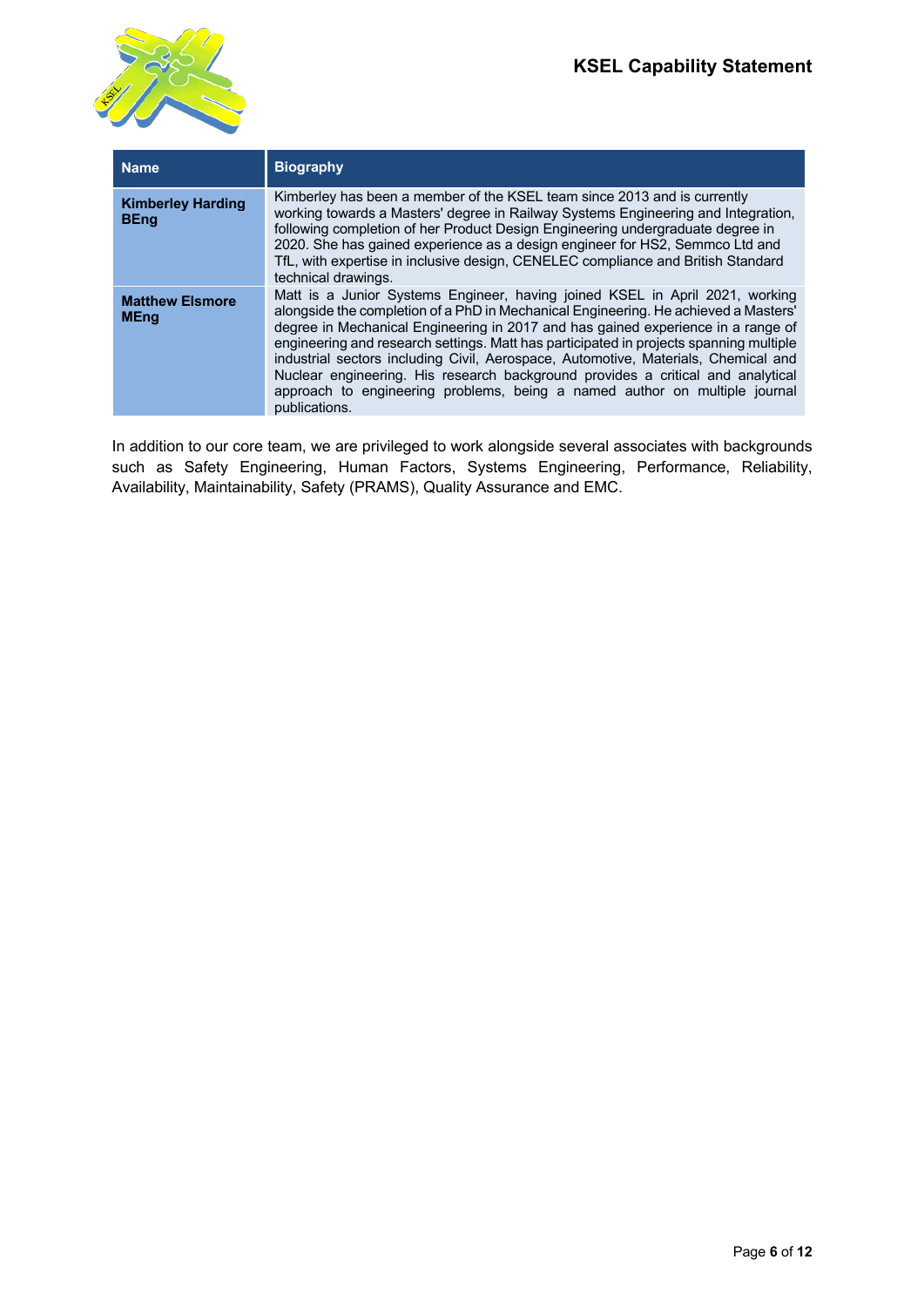

# **4 Commercial Offer**

#### **4.1 Terms & Conditions**

Each commission will be conducted in accordance with the agreed set of Terms and Conditions.

#### **4.2 Finance**

KSEL works with its clients to define a pricing methodology best suited to the scope of services and programme duration required.

KSEL has worked on contracts featuring fixed price, target price, time & expense, and capped pricing structures. KSEL also considers incentivising mechanisms against agreed KPI metrics.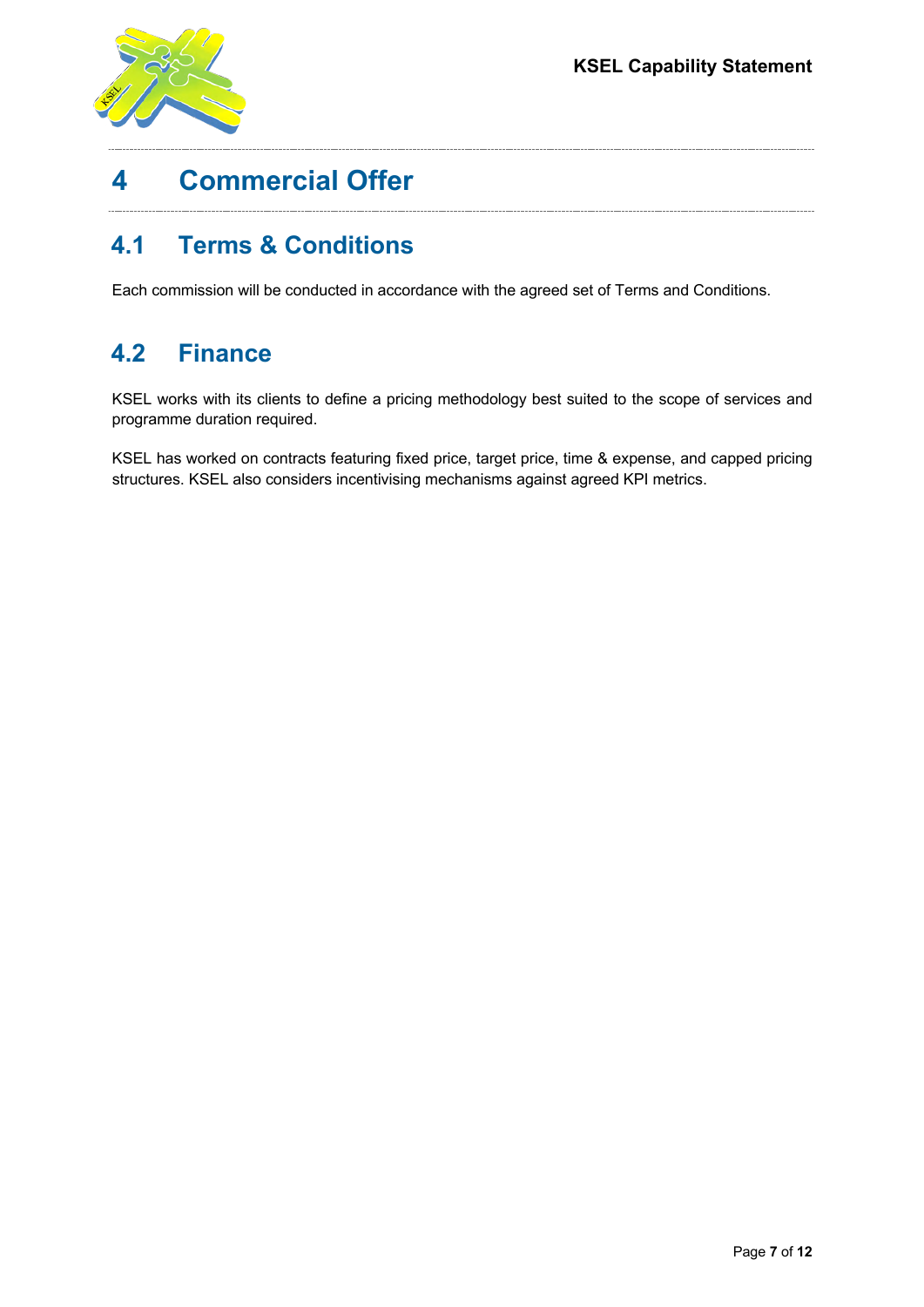

# **Appendix A: Example Projects**

| <b>Customer Name</b>                                                                               | <b>Project / Contract Name</b>                             | <b>Scope of project</b>                                                                                                                                                                          | <b>Services Provided by KSEL Staff</b>                                                                                 |
|----------------------------------------------------------------------------------------------------|------------------------------------------------------------|--------------------------------------------------------------------------------------------------------------------------------------------------------------------------------------------------|------------------------------------------------------------------------------------------------------------------------|
| <b>Alstom (Belgium)</b>                                                                            | <b>ERTMS</b>                                               | Product Safety Assurance Manager (All products designed and<br>developed in Alstom Belgium and supporting development of<br>products in Alstom, France)                                          | • Programme Management<br>• Safety, Reliability, Availability &<br>Maintainability<br>Independent Professional Reviews |
| Alstom (UK)                                                                                        | <b>WCML</b>                                                | Safety and RAM Engineering                                                                                                                                                                       | Safety, Reliability, Availability &<br>Maintainability                                                                 |
| <b>Bellwether</b>                                                                                  | Network Rail LINX project                                  | Independent safety advisor to Network Rail's Layered<br>Information Exchange (LINX) to understand the safety<br>implication of the first deployment of the LINX system on<br><b>Network Rail</b> | • Safety<br>Independent Professional Reviews                                                                           |
| <b>Bellwether</b>                                                                                  | TfL Cable Car for London                                   | Independent safety advisor to TfL reviewing and approving the<br>TfL cable car for London Safety Case                                                                                            | • Safety<br>• Independent Professional Reviews                                                                         |
| <b>Bilfinger Berger, Siemens,</b><br><b>CAF (BSC) and Transport</b><br>initiatives Edinburgh (TiE) | Edinburgh Tram System Design<br>Services                   | Develop the concept design through to provision of a<br>comprehensive set of detailed construction drawings                                                                                      | • Programme Management<br>Systems Engineering, Assurance &<br>Integration<br>• Safety                                  |
| <b>Cross London Rail Links</b>                                                                     | <b>Communications and Control</b><br>Systems Package C170  | Progress GRIP3 Communications and Control Systems Design<br>Options to GRIP 4 I.E. Single Option Solution                                                                                        | Programme Management                                                                                                   |
| <b>Emcor Rail</b>                                                                                  | <b>CTRL 588 Tunnel &amp; Ventilation</b><br><b>Systems</b> | Mechanical and Electrical (M&E) Systems for Section 2 of the<br>Channel Tunnel Rail Link (CTRL)                                                                                                  | • Programme Management<br>Safety, Reliability, Availability &<br>Maintainability<br>Independent Professional Reviews   |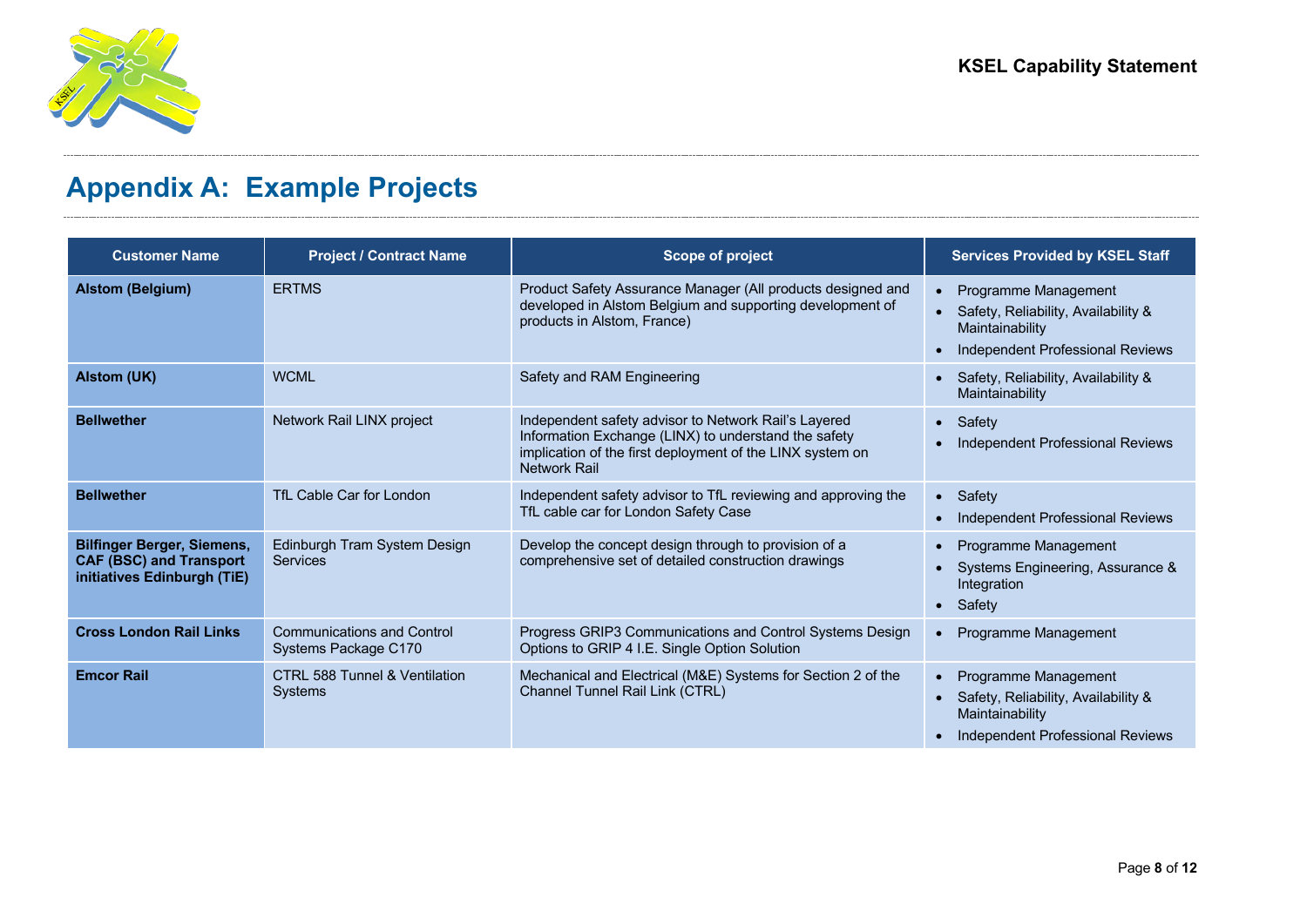

| <b>Customer Name</b>                     | <b>Project / Contract Name</b>                                                              | <b>Scope of project</b>                                                                                                                                                  | <b>Services Provided by KSEL Staff</b>                  |
|------------------------------------------|---------------------------------------------------------------------------------------------|--------------------------------------------------------------------------------------------------------------------------------------------------------------------------|---------------------------------------------------------|
| <b>GHD</b>                               | TfL FRAMEWORK: Station Capacity<br>& Infrastructure and 4LM System<br><b>Safety Support</b> | Provision of system safety expertise to review the system safety<br>activities required by TfL to deliver their Station Capacity &<br>Infrastructure and 4LM Programmes. | Programme Management<br>• Systems Assurance<br>• Safety |
| <b>Heathrow Airport Limited</b><br>(HAL) | Heathrow Terminal 2B Integrated<br>Communications System (ICS)                              | Design, development, and implementation of the Integrated<br>Communications System for Terminal 2B                                                                       | Programme Management                                    |
| <b>High Speed 2 Ltd</b>                  | <b>High Speed 2</b>                                                                         | Systems Design and Systems Integration<br>Lead Systems Safety Support for all Phase 1, 2a and 2b works                                                                   | Safety, Reliability, Availability &<br>Maintainability  |
| <b>Irish Rail</b><br>(larnród Éireann)   | Implementation of GSM-R                                                                     | <b>Systems Assurance Manager</b>                                                                                                                                         | Programme Management                                    |
| <b>Irish Rail</b><br>(larnród Éireann)   | Implementation of CAWS-ATP                                                                  | <b>Systems Assurance Manager</b>                                                                                                                                         | Programme Management                                    |
| <b>Irish Rail</b><br>(larnród Éireann)   | larnród Éireann Consultancy<br>Services for Independent Verification                        | Dublin City Centre Re-signalling Phase 1 Scheme                                                                                                                          | Independent Professional Reviews                        |
| <b>Irish Rail</b><br>(larnród Éireann)   | Dublin City Centre Re-signalling                                                            | ISA of safety assurance work covering Signalling command and<br>control systems, S&C, Level crossings, Telecoms, Low voltage<br>(<1000V) power supplies                  | Independent Professional Reviews                        |
| <b>Mor Smith</b>                         | TPWS STM System for Bombardier<br>Crossrail project for the class 345<br>train              | <b>Engineering Safety Management</b>                                                                                                                                     | Safety                                                  |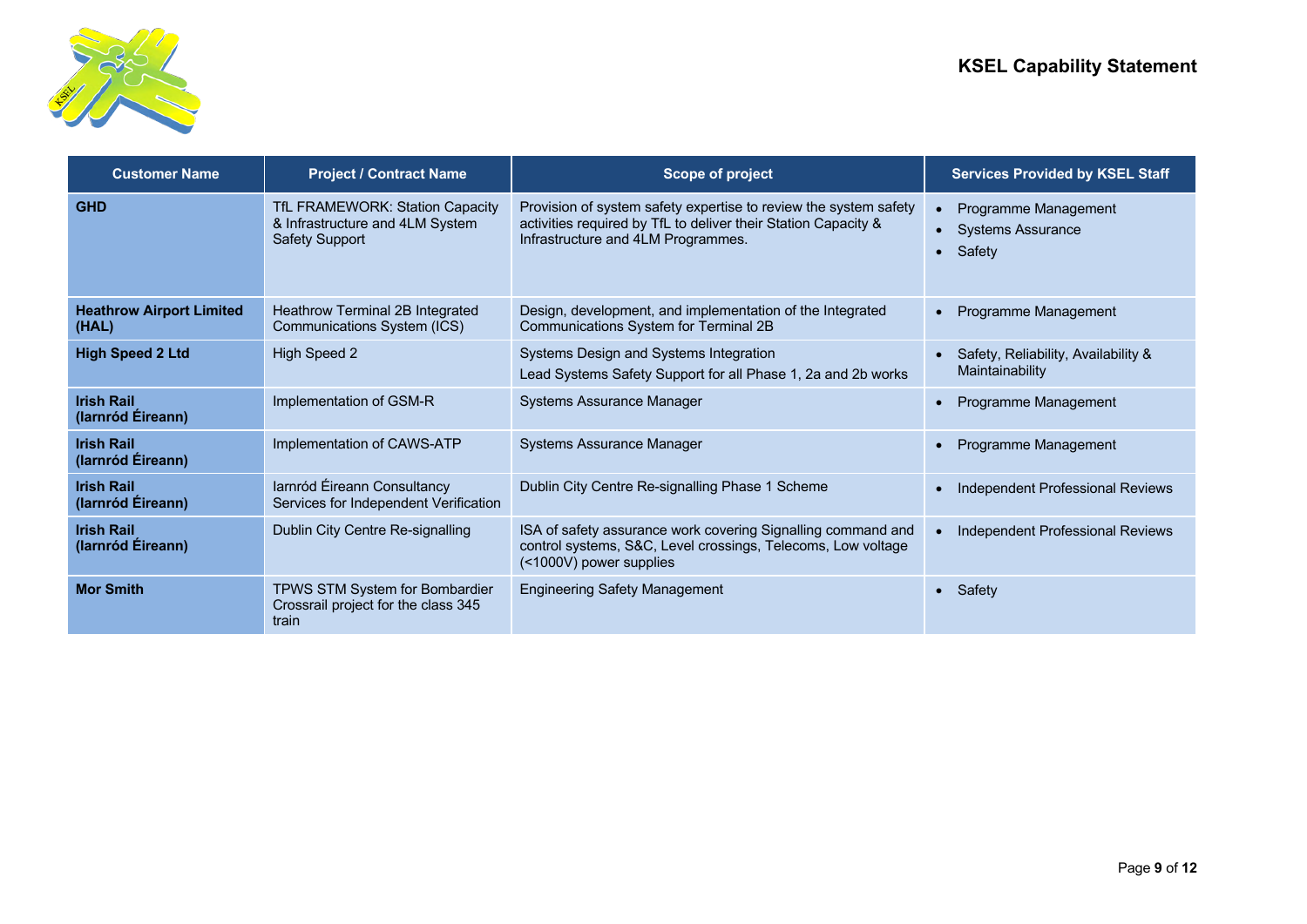

| <b>Customer Name</b>  | <b>Project / Contract Name</b>                                                        | <b>Scope of project</b>                                                                                                                                                                                                                                                                                                                                                                                                                                                                                                                                                                                   | <b>Services Provided by KSEL Staff</b>                                                                                                                                                                                          |
|-----------------------|---------------------------------------------------------------------------------------|-----------------------------------------------------------------------------------------------------------------------------------------------------------------------------------------------------------------------------------------------------------------------------------------------------------------------------------------------------------------------------------------------------------------------------------------------------------------------------------------------------------------------------------------------------------------------------------------------------------|---------------------------------------------------------------------------------------------------------------------------------------------------------------------------------------------------------------------------------|
| <b>Mott MacDonald</b> | <b>RFLI Crossrail Infrastructure</b><br>Acceptance and Readiness for Trial<br>Running | KSEL performed a process review of RFLI's compliance with<br>the RFLI Assurance and Business management systems to be<br>applied to meet RFLI's obligation as an Infrastructure Manager<br>under ROGS.<br>The process required KSEL to produce an RFLI version of the<br>CESAC that gave:<br>a high level GSN that could be modified by RFLI for use if<br>$\bullet$<br>required; and<br>RFLI the reassurance that the information required to<br>$\bullet$<br>satisfy the high level GSN would be provided in time to<br>support Trial Running.<br>Provided Safety Assurance support for RFLI Crossrail. | • Safety, Reliability, Availability &<br>Maintainability<br>Independent Professional Reviews<br>• Systems Assurance                                                                                                             |
| <b>Mott MacDonald</b> | HS2 Principal Assurance Lead                                                          | Providing Technical Assurance support on one of the HS2 Main<br>Works Civils projects.                                                                                                                                                                                                                                                                                                                                                                                                                                                                                                                    | • Systems Assurance                                                                                                                                                                                                             |
| <b>Network Rail</b>   | <b>Great Western Electrification</b><br>Programme                                     | Lead design organisation and systems integrator                                                                                                                                                                                                                                                                                                                                                                                                                                                                                                                                                           | • Safety, Reliability, Availability &<br>Maintainability                                                                                                                                                                        |
| <b>Network Rail</b>   | <b>Digital Railway</b>                                                                | The creation of a generic end-state solution that could be<br>deployed as a Digital Railway                                                                                                                                                                                                                                                                                                                                                                                                                                                                                                               | • Systems safety & assurance<br>Manager<br>Programme Management<br>Systems Engineering, Assurance &<br>$\bullet$<br>Integration<br>• Safety, Reliability, Availability &<br>Maintainability<br>Independent Professional Reviews |
| <b>Ricardo Rail</b>   | TfL FRAMEWORK: TfL Principal<br><b>System Safety Capability Analysis</b>              | Provision of system safety expertise to review the TfL System<br>Safety documentation, competence and allocated resource<br>profiles to determine whether the approach is sufficient to<br>deliver the suite of TFL programmes.                                                                                                                                                                                                                                                                                                                                                                           | • Independent Professional Reviews                                                                                                                                                                                              |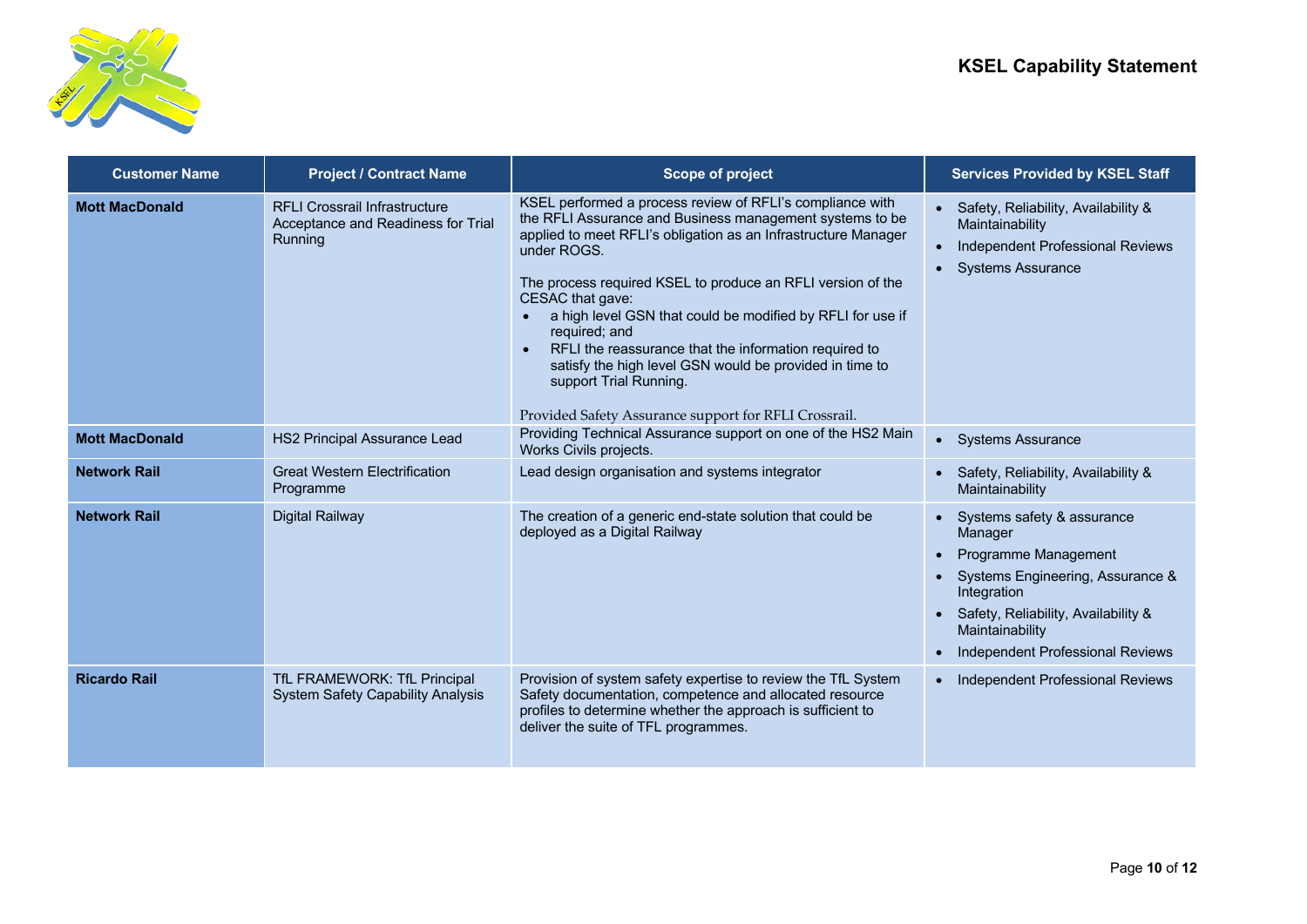

| <b>Customer Name</b>                                                | <b>Project / Contract Name</b>                                                           | <b>Scope of project</b>                                                                                                                                                                                                                                                                                                                                                                                                                 | <b>Services Provided by KSEL Staff</b>                                                      |
|---------------------------------------------------------------------|------------------------------------------------------------------------------------------|-----------------------------------------------------------------------------------------------------------------------------------------------------------------------------------------------------------------------------------------------------------------------------------------------------------------------------------------------------------------------------------------------------------------------------------------|---------------------------------------------------------------------------------------------|
| <b>Siemens Mobility</b>                                             | <b>Crossrail SCADA</b>                                                                   | <b>Safety Assessment</b><br>$\bullet$<br>Production of Engineering Safety Justification.<br>$\bullet$<br>Validation of the derived safety requirements,<br>$\bullet$<br>EN50128 Compliance for Software developed using AGILE<br>$\bullet$<br>development process,<br>Software configuration management<br>$\bullet$                                                                                                                    | • Safety, Reliability, Availability &<br>Maintainability                                    |
| <b>Siemens Rail - Invensys</b><br>Rail                              | PPP BCV Independent Assessment<br>of Self Assurance Approval Process                     | Review the format, structure, and contents of a series on LUL<br>DTG-R CENELEC based Safety cases                                                                                                                                                                                                                                                                                                                                       | <b>Independent Professional Reviews</b><br>$\bullet$                                        |
| Siemens Rail-<br><b>Westinghouse Rail</b><br><b>Systems Limited</b> | <b>Transmission Based Signalling</b><br>(TBS) Distance to Go - Radio (DTG-<br>R) System. | <b>Safety Assurance Support</b>                                                                                                                                                                                                                                                                                                                                                                                                         | Programme Management<br>Safety, Reliability, Availability &<br>Maintainability              |
| Siemens Rail-<br><b>Westinghouse Rail</b><br><b>Systems Limited</b> | Kiel Bad Schwartau Signalling<br>System                                                  | Delivery of a Metro ATC System for the German Railways                                                                                                                                                                                                                                                                                                                                                                                  | Programme Management<br>Safety, Reliability, Availability &<br>$\bullet$<br>Maintainability |
| Siemens Rail-<br><b>Westinghouse Rail</b><br><b>Systems Limited</b> | Jubilee Line Extension Project                                                           | <b>WESTRACE Train Control System (Transmission Based</b><br>Signalling System)                                                                                                                                                                                                                                                                                                                                                          | Programme Management<br>$\bullet$<br>Safety, Reliability, Availability &<br>Maintainability |
| <b>Steer</b>                                                        | Operational, safety and security<br>benefits of a connected rail corridor                | Consider use cases that rely on connectivity across the<br>following parts of the rail infrastructure which are considered to<br>cover all relevant locations within the rail environment:<br>Identifying how real-time access to data gathered from these<br>areas could, if collectively used across the whole rail sector,<br>deliver the type of benefits to support a business case for<br>investment in a connected rail corridor | Cost-benefit assessment<br><b>Safety Impact Assessment</b>                                  |
| <b>Synergy Rail</b>                                                 | Network Rail COMPASS project                                                             | Independent safety advisor to Network Rail's COMPASS project<br>to analyse all the documentation produced for the safety<br>submissions of Phase 1C: Development and Deployment of the<br>Points Inhibit and Detection Repeat System (PIDR)                                                                                                                                                                                             | • Safety<br><b>Independent Professional Reviews</b>                                         |